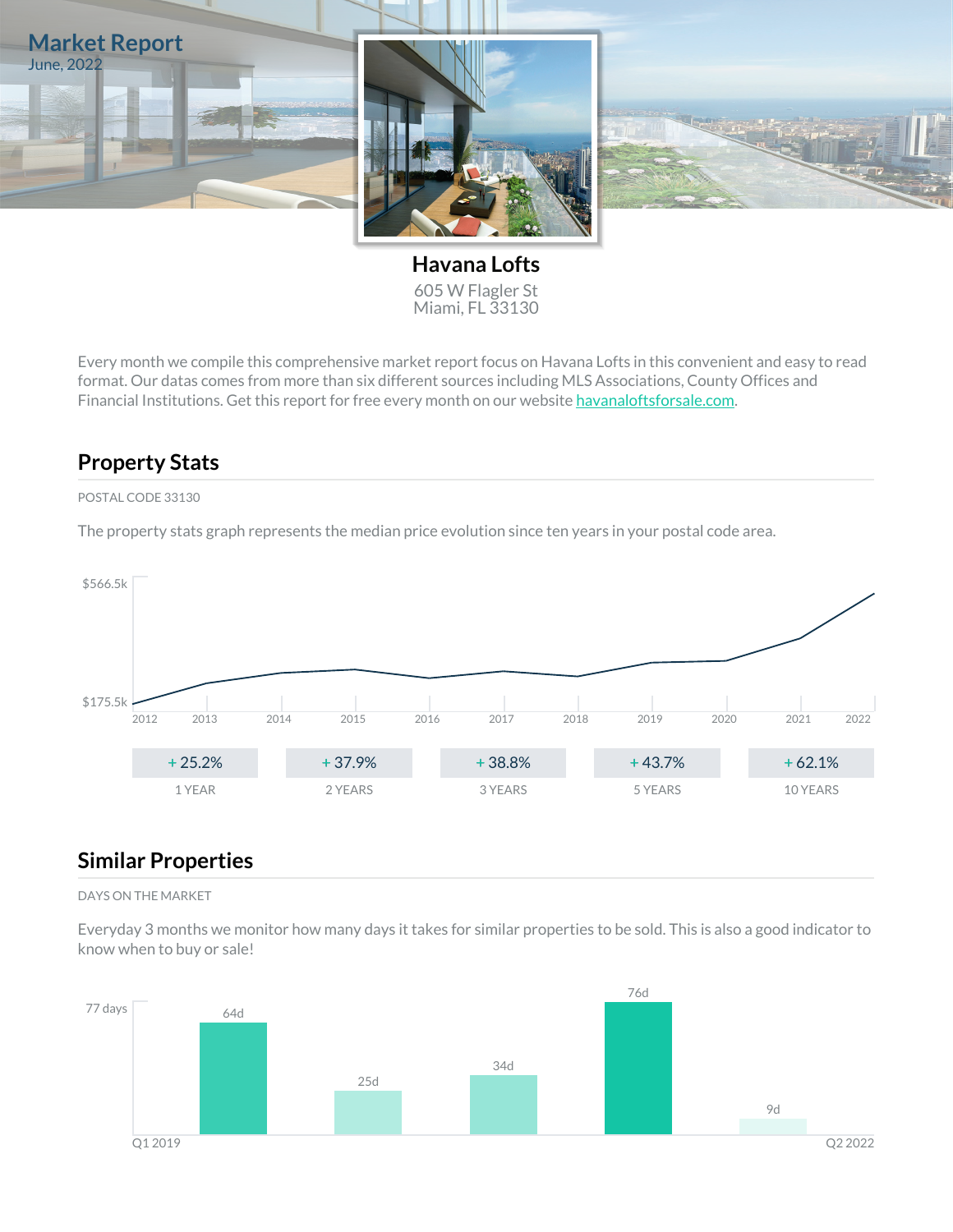## **Mortage Rates**

PER YEAR

Understanding mortgage economics is important when you want to buy with a loan. Below is the historical yearly average mortgage rates in the Unites States retrieved from Freddie Mac©

#### 30 YEARS FIXED 4.4%



### 15 YEARS FIXED 3.9%



### 5/1-YEAR ADJUSTABLE 3.9%



## **Schools**

CLOSEST

Having good schools nearby is important if you have kids or plan to rent or sell your home. Ratings are retrieved from the leading independent and nonprofit GreatSchools©

| ELEMENTARY SCHOOL | MIDDLE SCHOOL                                                                                            | <b>HIGH SCHOOL</b> |
|-------------------|----------------------------------------------------------------------------------------------------------|--------------------|
|                   | Alpha Charter 496 Excelle enties Maria De Hostos Youth Leadership Chantert Gchost School Of The Americas |                    |
| 1/10              | 1/10                                                                                                     | 10/10              |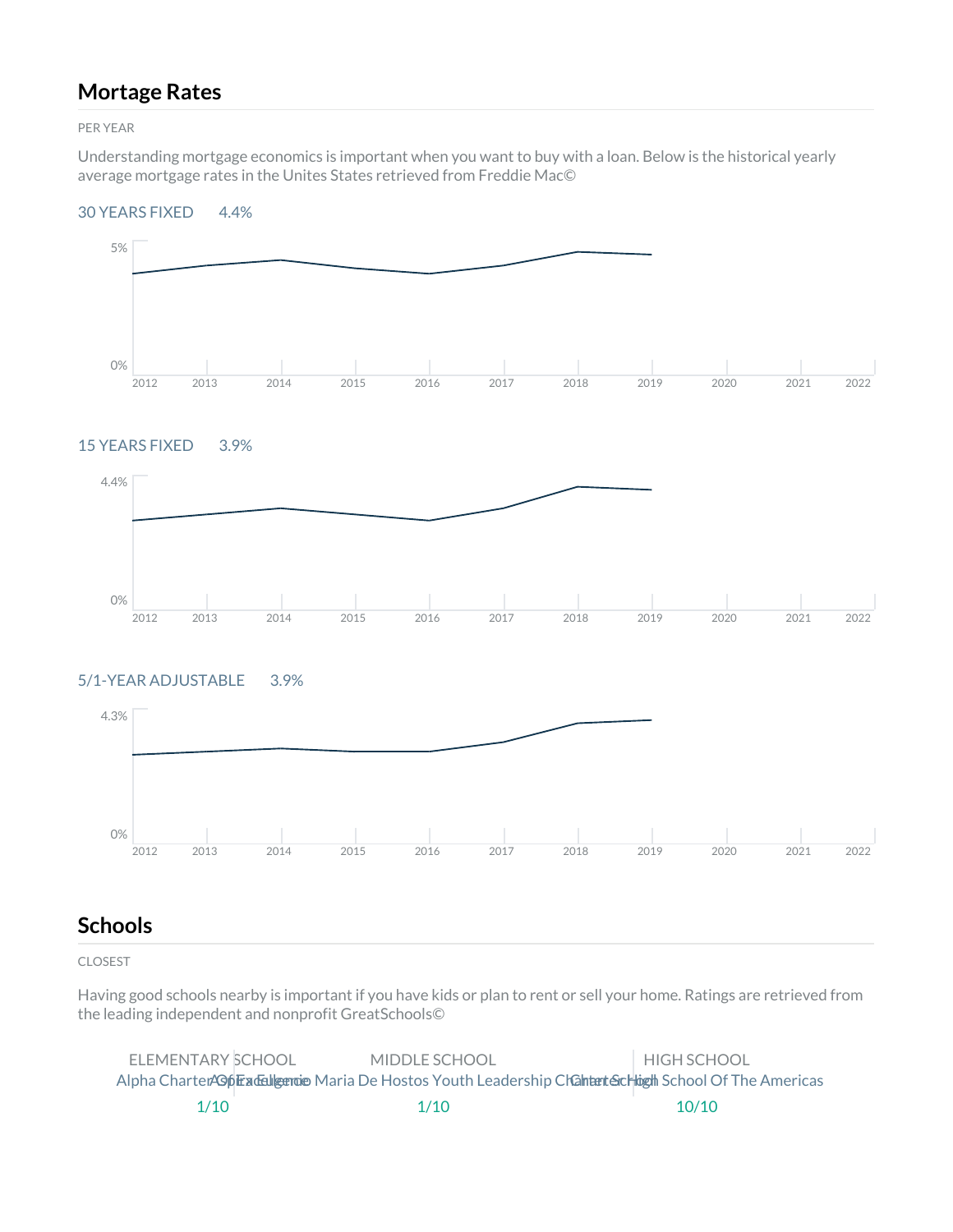## **Insights**

IN HAVANA LOFTS

Below the average listing prices of available unit per property type.



## **Activity**

SOLD OR RENTED

Below the latest transactions reported by the local MLS Association for Havana Lofts









UNIT 906 RENTED | FEB 2022







UNIT 503 RENTED | JUL 2021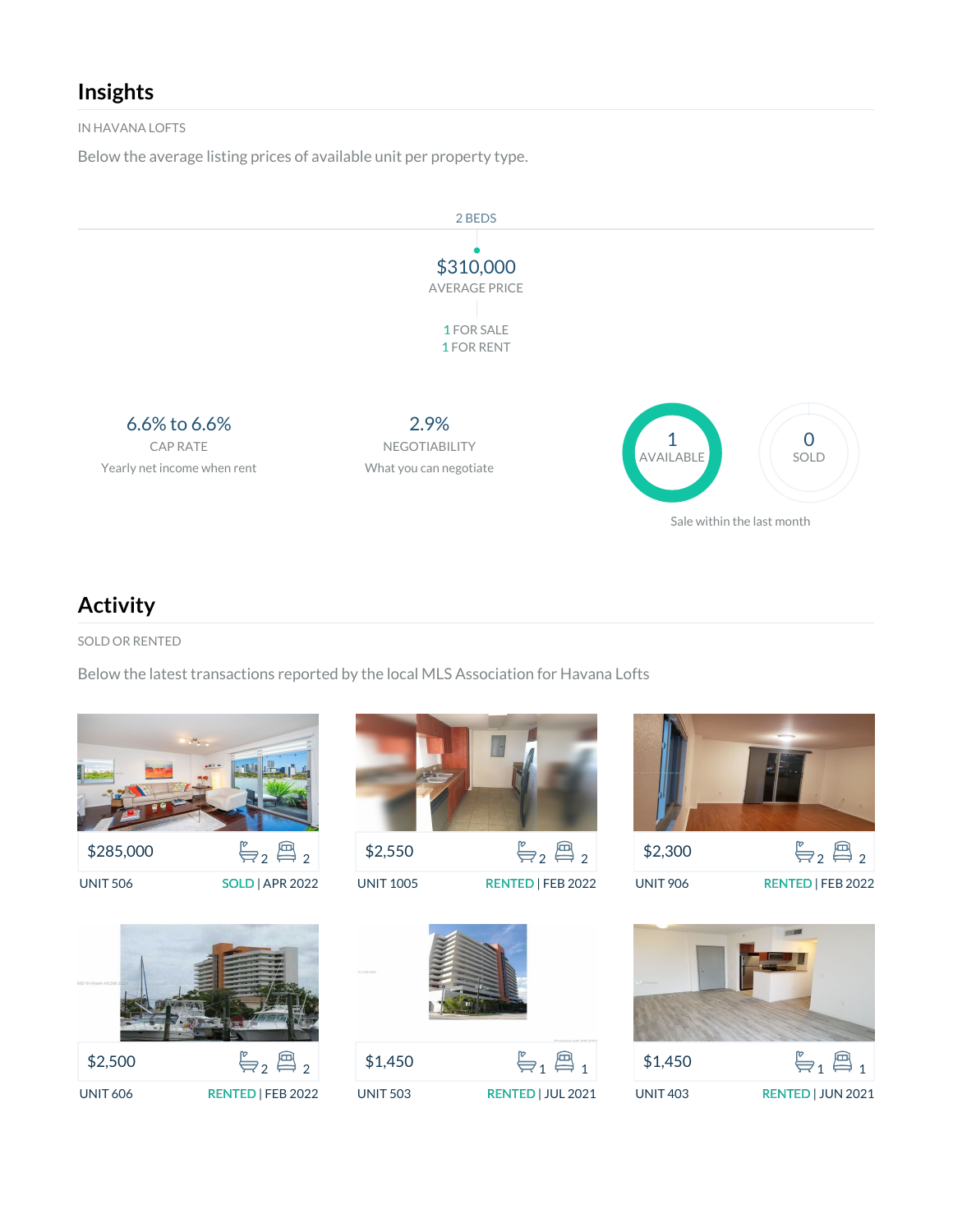# **Sold**

LAST 20 PROPERTIES SOLD IN HAVANA LOFTS

| Unit            | Price     | Beds/Baths | \$/Sqft | Sqft | <b>Buying Date</b> | Days on Market |
|-----------------|-----------|------------|---------|------|--------------------|----------------|
| 506             | \$285,000 | 2/2        | \$300.0 | 950  | Apr 2022           | 9              |
| 1106            | \$229,900 | 2/2        | \$242.0 | 950  | Jan 2020           | 76             |
| $TS-3$          | \$170,000 | 1/1        | \$274.2 | 620  | Sep 2019           | $\overline{4}$ |
| 506             | \$229,000 | 2/2        | \$241.1 | 950  | Aug 2019           | 63             |
| 302             | \$130,000 | 1/1        | \$211.7 | 614  | Jun 2019           | 25             |
| 405             | \$249,000 | 2/2        | \$253.0 | 984  | Mar 2019           | 48             |
| 909             | \$230,000 | 2/2        | \$242.1 | 950  | Jan 2019           | 79             |
| $TS-9$          | \$240,000 | 2/2        | \$252.6 | 950  | Dec 2018           | 15             |
| 703             | \$165,000 | 1/1        | \$266.1 | 620  | Oct 2018           | 25             |
| 1104            | \$179,000 | 1/2        | \$190.4 | 940  | May 2017           | 402            |
| 8               | \$105,000 | 1/1        | \$144.8 | 725  | May 2016           | 238            |
| 507             | \$220,000 | 2/2        | \$224.0 | 982  | May 2016           | 110            |
| 507             | \$220,000 | 2/2        | \$224.0 | 982  | May 2016           | 110            |
| 1101            | \$198,000 | 2/2        | \$201.2 | 984  | Mar 2016           | 115            |
| <b>PH06</b>     | \$225,000 | 2/2        | \$236.8 | 950  | Feb 2016           | 87             |
| LANAI9          | \$223,999 | 2/2        | \$235.8 | 950  | Feb 2016           | 188            |
| 1               | \$85,000  | 1/1        | \$122.7 | 693  | Feb 2016           | 78             |
| 506             | \$1,850   | 2/2        | \$1.9   | 950  | Oct 2015           | 37             |
| TS <sub>9</sub> | \$269,900 | 2/2        | \$284.1 | 950  | Sep 2015           | 55             |
| 1008            | \$199,000 | 2/2        | \$202.6 | 982  | <b>Jul 2015</b>    | 46             |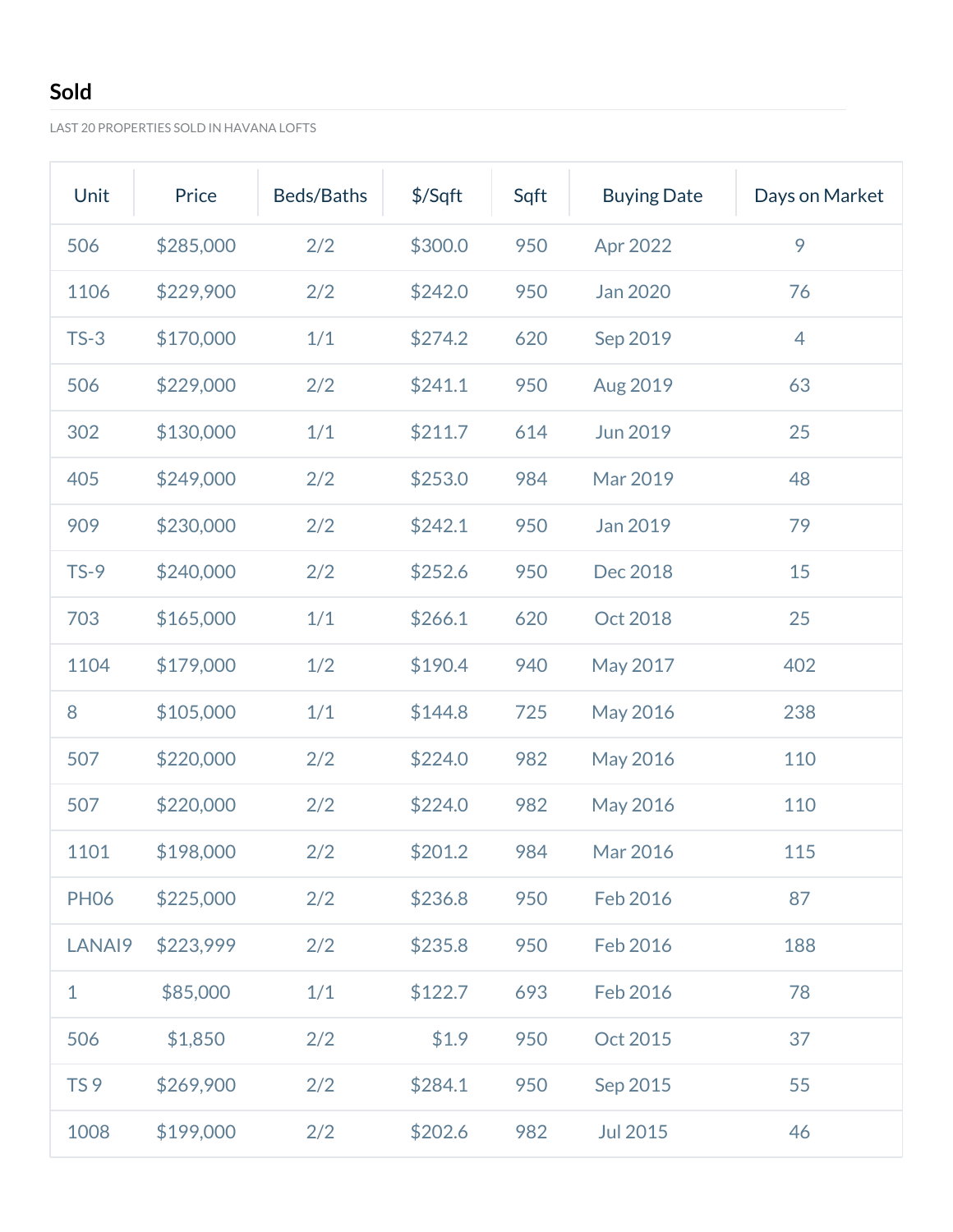# **Rented**

LAST 20 PROPERTIES RENTED IN HAVANA LOFTS

| Unit   | Price   | Beds/Baths | \$/Sqft | Sqft  | <b>Rented Date</b> | Days on Market |
|--------|---------|------------|---------|-------|--------------------|----------------|
| 1005   | \$2,550 | 2/2        | \$2.6   | 984   | Jan 2022           | 43             |
| 906    | \$2,300 | 2/2        | \$2.4   | 950   | Jan 2022           | 9              |
| 606    | \$2,500 | 2/2        | \$2.6   | 950   | Jan 2022           | 39             |
| 503    | \$1,450 | 1/1        | \$2.3   | 620   | May 2021           | 40             |
| 403    | \$1,450 | 1/1        | \$2.3   | 620   | Dec 2020           | 4              |
| 1105   | \$1,725 | 2/2        | \$1.8   | 984   | Feb 2020           | 142            |
| 503    | \$1,500 | 1/1        | \$2.4   | 620   | <b>Feb 2020</b>    | 12             |
| 1109   | \$1,725 | 2/2        | \$1.8   | 950   | Jan 2020           | 135            |
| 808    | \$1,799 | 2/2        | \$1.8   | 982   | Jan 2020           | 81             |
| 608    | \$1,500 | 1/2        | \$1.5   | 982   | Dec 2019           | 106            |
| 303    | \$1,200 | 2/1        | \$1.7   | 708   | Dec 2019           | 104            |
| $TS-3$ | \$1,475 | 1/1        | \$2.4   | 620   | <b>Nov 2019</b>    | 51             |
| 906    | \$1,750 | 2/2        | \$1.8   | 950   | Oct 2019           | 36             |
| 201    | \$1,290 | 1/2        | N/A     | N/A   | Oct 2019           | 31             |
| 606    | \$1,750 | 2/2        | \$1.8   | 950   | Sep 2019           | 62             |
| 503    | \$1,475 | 1/1        | \$2.4   | 620   | Jul 2019           | 62             |
| 408    | \$1,650 | 2/2        | \$1.7   | 982   | Jul 2019           | 13             |
| 882    | \$1,550 | 2/2        | \$0.7   | 2,350 | Jun 2019           | 23             |
| 902    | \$1,650 | 2/2        | \$1.8   | 940   | <b>Jun 2019</b>    | 15             |
| 201    | \$2,599 | 2/2        | \$2.1   | 1,211 | Jun 2019           | 62             |